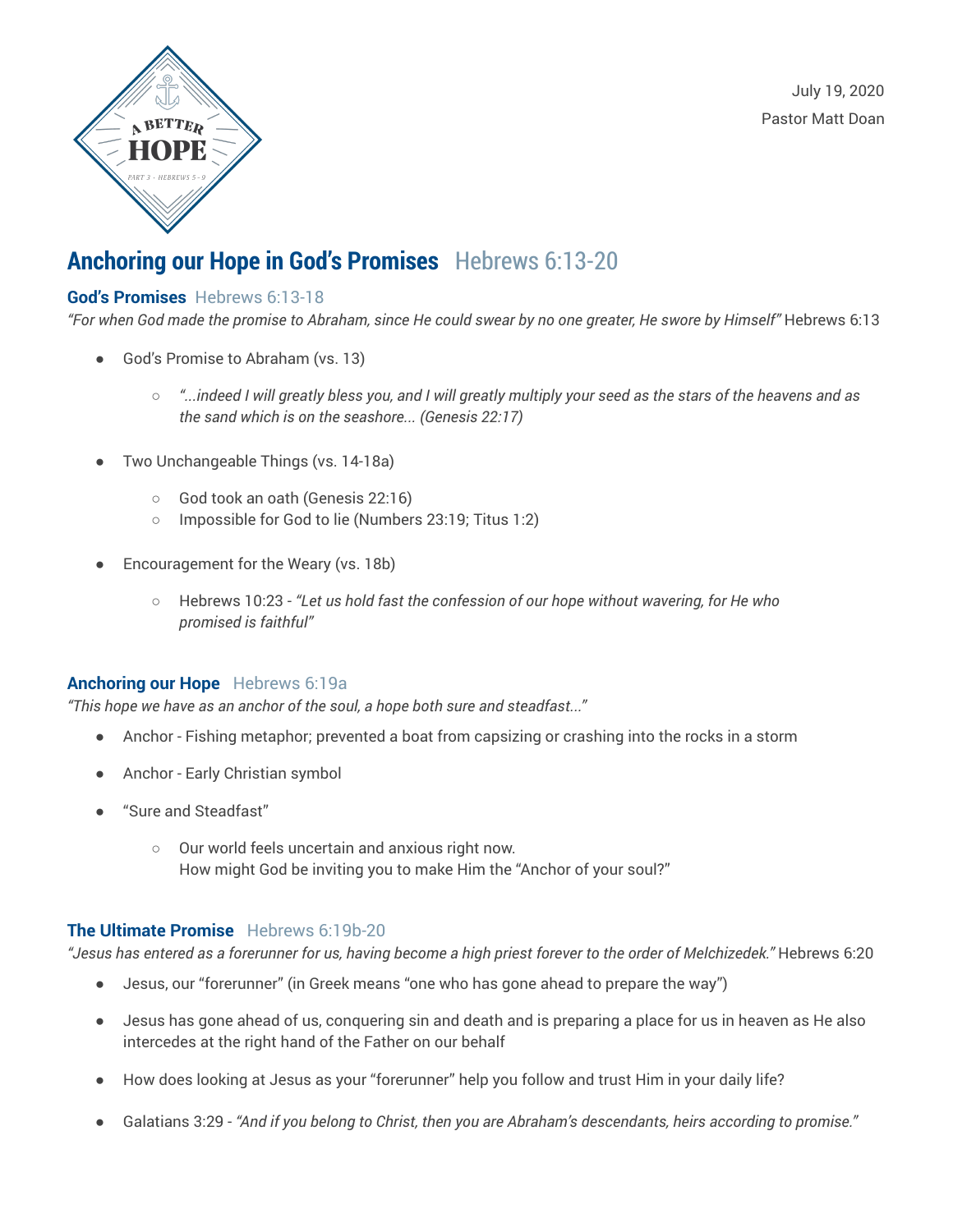

# **P** Preparation

If possible, find a quiet and comfortable place. Rid yourself of distractions such as your phone, television, school work, interruptions from others, etc. Open yourself to God and intend to learn from Him. *"Lord, here I am, I present myself to You. Open my heart to the truth of what is going on in my life."* 

# **2** Read the Text: Hebrews 6:13-20

Read the text a few times until you have a clear understanding of what the passage is saying.

#### $\left(3\right)$ **Contemplate + Journal**

Spend time thinking about and journaling your thoughts to the following questions. If you meet with a LifeGroup, you can also share your responses with them and have a great discussion.

God kept his promise to Abraham and He keeps His promises to you! Dwell on these promises and open your heart to the Lord as you consider them.

- 1) God promises to comfort and be with us in the darkest valleys (Psalm 23)
- 2) God promises to give us wisdom if we ask (James 1:5)
- 3) God promises to provide a way out of temptation (1 Corinthians 10:13)
- 4) God promises that in all things God works for the good of those who love him (Romans 8:28)
- 5) God promises to never leave us nor forsake us (Hebrews 13:5)
- 6) God promises to be near to all who call on him (Psalm 145)
- 7) God promises to give those who trust in Him, strength when they are weary (Isaiah 40:29-31)
- 8) God promises to supply our needs in Him (Philippians 4:19)
- 9) God promises if you declare with your mouth, Jesus is Lord, and believe in your heart that God raised him from the dead, you will be saved (Romans 10:9)
- 10) God promises that If we confess our sins, he is faithful and just and will forgive us our sins (1 John 1:9)
- 11) God promises that those who abide in Jesus will bear much fruit (John 15:5)
- 12) God promises to give the believer in Him, the Holy Spirit (John 14:15-17)
- 13) God promises to give us rest of our souls in Him (Matthew 11:28-30)
- 14) God promises that our salvation is secure, no matter what (John 10:28–29)
- 15) God promises to finish the good work he has begun in us (Philippians 1:6)
- 16) God promises that He is coming back (Luke 12:40)

- So much of our world feels uncertain and anxious right now. How is God inviting you to make Him the "Anchor of your soul?"
- In Hebrews 6:20, we learn that Jesus is our "forerunner." He has gone ahead of us, conquering sin and death and is preparing a place for us in heaven and He intercedes at the right hand of the Father. How does looking at Jesus as your "forerunner" help you follow and trust Him in your daily life?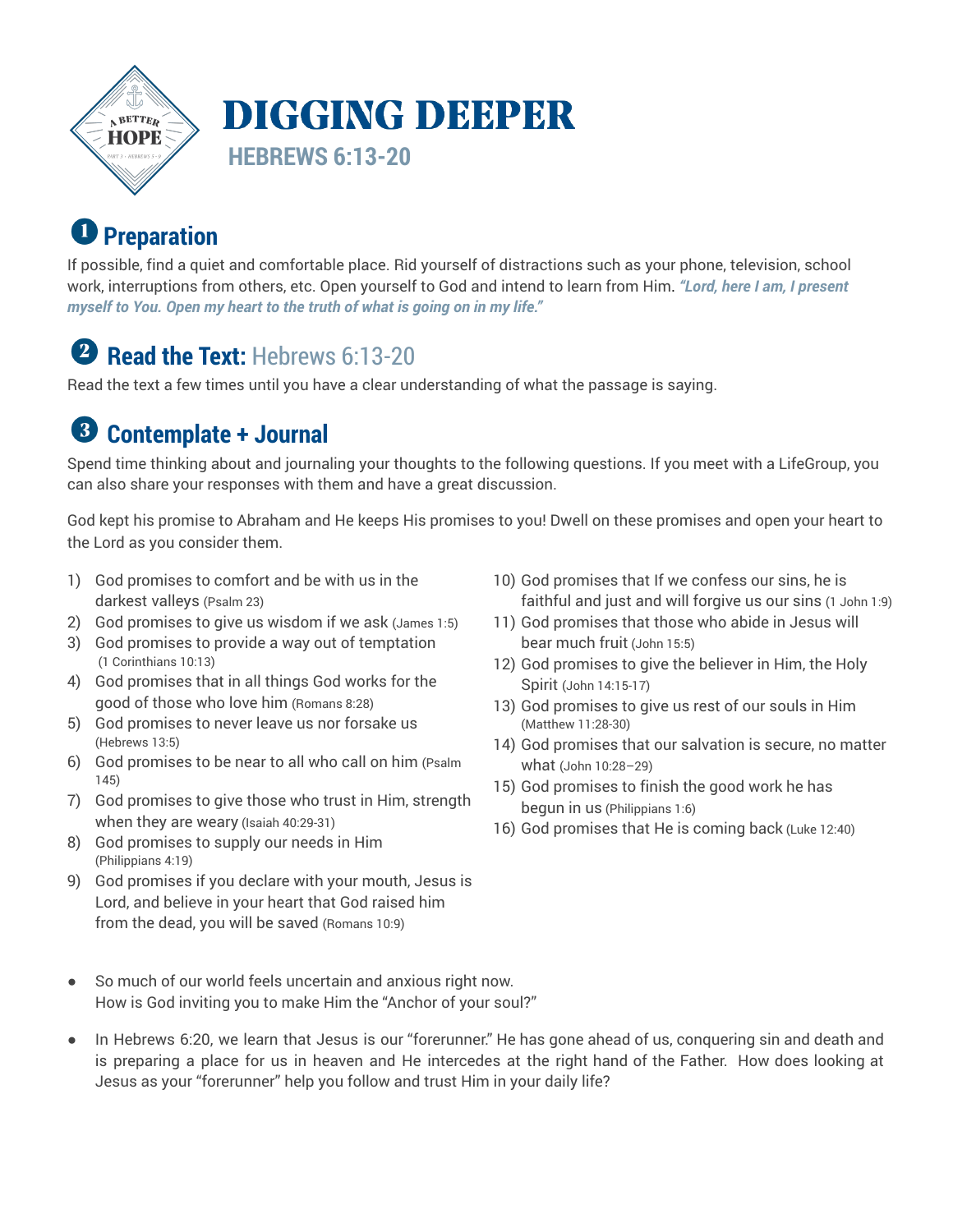# **Praise + Worship**

Worship is an act or mindset shift that realigns us to the reality of who God is. Find this song on Spotify, YouTube, AppleMusic, etc. and the lyrics if you would like to read or sing along. Make this song your prayer and declaration of praise and worship as you hear truths being sung over you. Allow the Lord to minister to your heart in this time. **Song Recommendation: "Anchor for My Soul" by Josh Garrels & "Anchor of Hope" by Ellie Holcomb**

## **Closing Prayer**

"Heavenly Father, you are the anchor of my soul! Your promises to Abraham were good and true for it is impossible for you to lie, you are unchangeable. Your promises to me are also good and true. Your faithfulness is sure and steadfast. Thank you for sending the ultimate hope in Jesus Christ. Thank you that Jesus has gone before me, the forerunner who entered within the veil conquering sin and death, preparing a place in heaven for me and constantly interceding on my behalf at the right hand of the Father. What comfort and confidence this brings me! In our world filled with such anxiety may you use me Lord, to be an ambassador of your Hope. In Jesus' name, Amen."

# **Blessing**

May you "hold fast the confession of our hope without wavering, for He who promised is faithful." Hebrews 10:23

## **NEXT STEPS**

**Your Response Today:** Do you want to take a next step in your faith, ask for prayer, or learn more about following Jesus? Take a moment to fill out our online connection card by texting **"Card"** to **970-00** 

**Connect in a LifeGroup:** Grow in community together this summer with others from Calvary. There will be some groups meeting online throughout the summer, as well as smaller off-campus groups meeting in-person. Browse groups to join, or consider helping to start a new group using a Bible Study resource on Sabbath, The Lord's Prayer, Psalm 23, or Digging Deeper in Hebrews at **calvarylife.org/groups**

**Discover More:** Learn about ways you can connect to life at Calvary including weekly pastoral updates and online events, find resources to receive care and help through this season, and discover how we are reaching out with the good news of Jesus locally and globally at **calvarylife.org**

### **RESOURCES**

**Worship Service Live-Stream:** The Worship Service will be streamed live online each Sunday at 9:30am. Find ways to watch and resources for you and your family on our website at **calvarylife.org/live**

**Family Activities:** Find ways to help "do church" with your kids and fun activities to build their faith each Sunday and throughout the week with great resources provided by Calvary Town at **calvarylife.org/town**

**Find Help or Give Help:** Do you need assistance or encouragement in this season? Or, do you want to get involved and be available to help others in need? Find ways to receive help or give help at **calvarylife.org/help**

**Ways to Give:** Please pray for those who are affected economically by this virus and for our church finances as well, that God would sustain and provide through this challenging season. Please consider mailing a donation to the church or you can give online simply and securely this week at **calvarylife.org/give**



CONNECT.GROW.REACH phn | 714.973.4800 1010 N. Tustin Ave. | Santa Ana | CA web | calvarylife.org